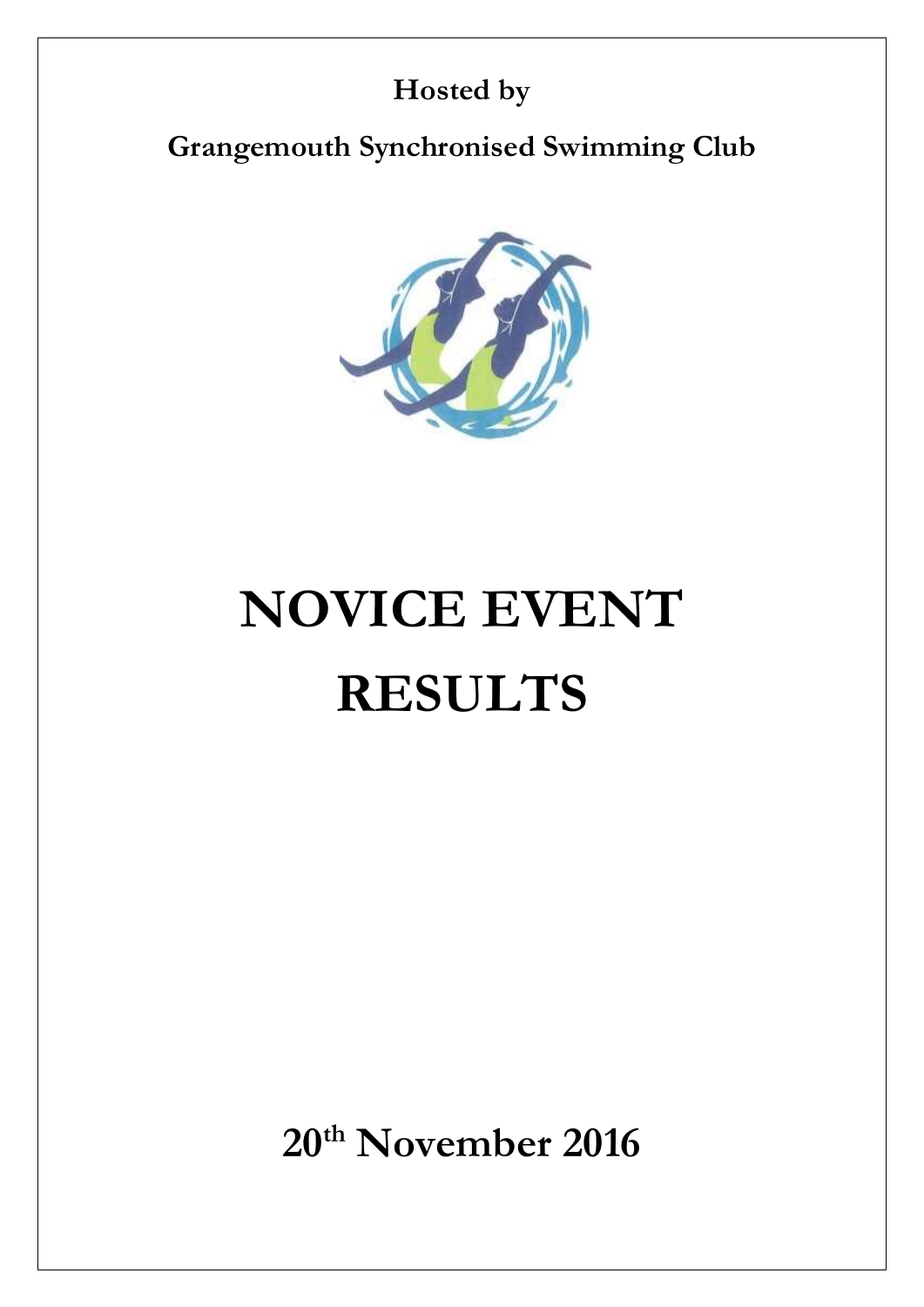

# **Beginners**

|           |                         |             |      |               | <b>Step</b> |              |
|-----------|-------------------------|-------------|------|---------------|-------------|--------------|
| <b>No</b> | <b>Name</b>             | <b>Club</b> | Tub  | <b>Oyster</b> | Entry       | <b>Total</b> |
| 1.        | <b>Neve Cassidy</b>     | Ren 96      | 15.0 | 14.8          | 16.7        | 46.5         |
| 2.        | Ilona Rankin            | Edinburgh   | 15.6 | 14.6          | 15.7        | 45.9         |
| 3.        | Jessica Philp           | Edinburgh   | 15.1 | 14.2          | 16.3        | 45.6         |
| 4.        | Anya Bennett            | Edinburgh   | 15.5 | 13.8          | 16.2        | 45.5         |
| 5.        | Jessica Ryan            | Grangemouth | 14.1 | 15.5          | 15.4        | 45.0         |
| 6.        | Rose Fraser             | Edinburgh   | 15.2 | 14.6          | 14.9        | 44.7         |
| 7.        | Alexandra Melvin        | Ren 96      | 14.7 | 14.7          | 15.0        | 44.4         |
| 8.        | Zoe Cherrie             | Grangemouth | 15.5 | 14.2          | 14.4        | 44.1         |
| 9.        | Ella McGrory            | Edinburgh   | 14.7 | 14.6          | 14.8        | 44.1         |
| 10.       | Sophie Arthur           | Grangemouth | 14.7 | 14.4          | 14.3        | 43.4         |
| 11.       | Rebecca Robertson       | Grangemouth | 15.0 | 13.7          | 14.6        | 43.3         |
| 12.       | Phoebe Lamming          | Grangemouth | 15.4 | 14.0          | 13.4        | 42.8         |
| 13.       | <b>Cerys Manning</b>    | Edinburgh   | 14.1 | 13.3          | 15.4        | 42.8         |
| 14.       | <b>Catriona Small</b>   | Grangemouth | 14.7 | 13.5          | 14.1        | 42.3         |
| 15.       | <b>Hazel Thomson</b>    | Ren 96      | 15.0 | 12.7          | 14.2        | 41.9         |
| 16.       | Katie Cummings          | Grangemouth | 14.0 | 13.2          | 13.7        | 40.9         |
| 17.       | <b>Millie Law</b>       | Grangemouth | 14.5 | 13.4          | 12.8        | 40.7         |
| 18.       | <b>Charlotte Millar</b> | Grangemouth | 13.9 | 13.4          | 13.2        | 40.5         |
| 19.       | <b>Charlotte Marr</b>   | Grangemouth | 14.4 | 12.4          | 11.3        | 38.1         |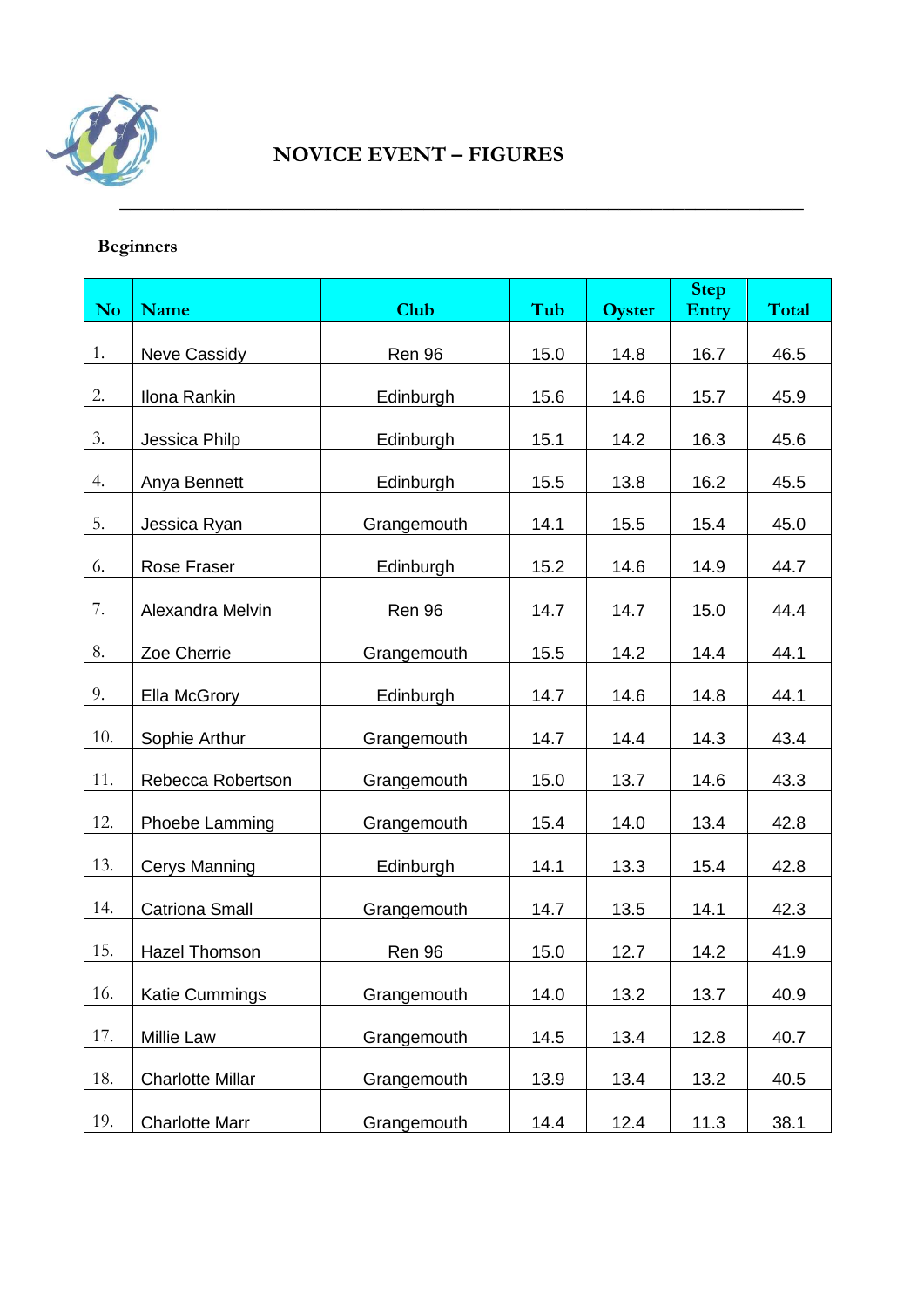# **Level 1 Figures**

| <b>No</b> | <b>Name</b>             | <b>Club</b>    | <b>Ballet</b><br>Leg | Hanging<br><b>Inverted</b> | Pike<br>Fall | Total<br><b>Score</b> |
|-----------|-------------------------|----------------|----------------------|----------------------------|--------------|-----------------------|
| 1.        | Samantha McClune        | North Ayrshire | 15.4                 | 15.6                       | 16.2         | 47.2                  |
| 2.        | Ellie McLauchlan        | Edinburgh      | 15.0                 | 15.7                       | 16.2         | 46.9                  |
| 3.        | Niamh Preacher          | Edinburgh      | 15.2                 | 15.3                       | 15.5         | 46.0                  |
| 4.        | Rosa Spicer             | Edinburgh      | 15.2                 | 15.7                       | 14.7         | 45.6                  |
| 5.        | <b>Madeline Delaney</b> | Edinburgh      | 17.2                 | 14.3                       | 14.1         | 45.6                  |
| 6.        | Hope McCluskey          | North Ayrshire | 14.1                 | 14.2                       | 16.6         | 44.9                  |
| 7.        | Sienna Crawford         | Edinburgh      | 15.0                 | 13.6                       | 15.7         | 44.3                  |
| 8.        | Karen Stevenson         | North Ayrshire | 12.9                 | 15.4                       | 15.7         | 44.0                  |
| 9.        | Indigo Van Der Hoven    | Clydebank      | 14.5                 | 15.2                       | 14.3         | 44.0                  |
| 10.       | Mollie Egan             | Grangemouth    | 15.5                 | 13.5                       | 14.5         | 43.5                  |
| 11.       | <b>Kate Stuart</b>      | North Ayrshire | 14.6                 | 13.7                       | 14.6         | 42.9                  |
| 12.       | Amanda Zhang            | Edinburgh      | 12.3                 | 14.5                       | 15.4         | 42.2                  |
| 13.       | Sofia Mitrovic          | Edinburgh      | 14.0                 | 13.1                       | 15.1         | 42.2                  |
| 14.       | Samantha Torrance       | Ren 96         | 15.6                 | 12.7                       | 13.6         | 41.9                  |
| 15.       | Molly Lind              | Clydebank      | 13.0                 | 15.4                       | 13.4         | 41.8                  |
| 16.       | Orla Doyle              | Edinburgh      | 12.6                 | 12.4                       | 14.4         | 39.4                  |
| 17.       | Eryn Cowell-Smith       | Edinburgh      | 12.2                 | 12.6                       | 13.1         | 37.9                  |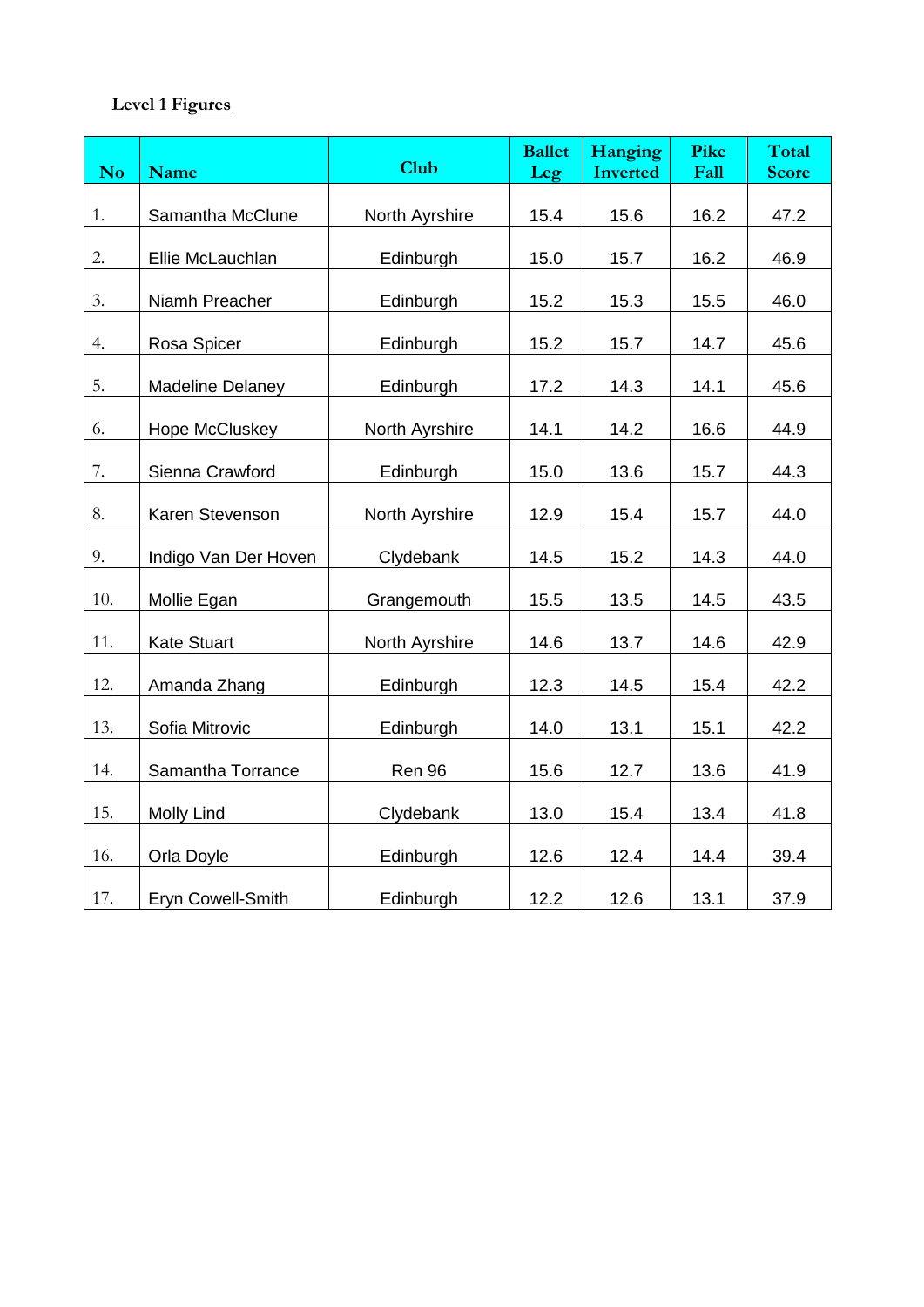# **Level 2 Figures**

| No  | <b>Name</b>             | Club              | Kip  | Fishtail | <b>Surface</b><br><b>Arch</b> | <b>Total</b><br><b>Score</b> |
|-----|-------------------------|-------------------|------|----------|-------------------------------|------------------------------|
| 1.  | Rebecca Morrison        | Grangemouth       | 15.2 | 15.0     | 16.7                          | 46.9                         |
| 2.  | Laura Muirhead          | North Ayrshire    | 15.3 | 14.8     | 15.8                          | 45.9                         |
| 3.  | <b>Charlotte Makin</b>  | Grangemouth       | 14.2 | 14.8     | 16.7                          | 45.7                         |
| 4.  | Amy Robertson           | Edinburgh         | 13.4 | 16.2     | 15.0                          | 44.6                         |
| 5.  | Danielle Ternent        | North Ayrshire    | 14.6 | 14.5     | 15.0                          | 44.1                         |
| 6.  | Nadia McCluskey         | North Ayrshire    | 13.5 | 14.6     | 15.7                          | 43.8                         |
| 7.  | Freya Clarkson          | Edinburgh         | 13.5 | 14.1     | 15.8                          | 43.4                         |
| 8.  | Eilidh Clarkson         | Edinburgh         | 13.4 | 14.1     | 15.8                          | 43.3                         |
| 9.  | Torri-Bradley-Mowat     | Edinburgh         | 13.4 | 13.8     | 16.0                          | 43.2                         |
| 10. | Maria Perello-Vives     | Edinburgh         | 14.3 | 13.7     | 15.1                          | 43.1                         |
| 11. | Charlotte Cavanagh      | Clydebank         | 15.0 | 16.3     | 11.8                          | 43.1                         |
| 12. | <b>Erin Calder</b>      | Edinburgh         | 14.8 | 15.1     | 12.9                          | 42.8                         |
| 12. | <b>Emily Gill</b>       | <b>Emily Gill</b> | 16.2 | 13.8     | 12.8                          | 42.8                         |
| 13. | <b>Heather Stuart</b>   | North Ayrshire    | 12.5 | 14.3     | 15.9                          | 42.7                         |
| 14. | <b>Erin Furey</b>       | North Ayrshire    | 13.8 | 14.8     | 13.9                          | 42.5                         |
| 15. | <b>Heather Hamilton</b> | Edinburgh         | 15.4 | 12.8     | 14.1                          | 42.3                         |
| 16. | Amy Lind                | Clydebank         | 15.5 | 15.1     | 11.3                          | 41.9                         |
| 17. | Niamh Docherty          | Clydebank         | 14.5 | 13.6     | 13.7                          | 41.8                         |
| 18. | Emma Law                | North Ayrshire    | 14.4 | 12.7     | 14.5                          | 41.6                         |
| 19. | Miryam Chequettine      | Edinburgh         | 14.4 | 15.0     | 12.1                          | 41.5                         |
| 20. | <b>Sydney Curran</b>    | Edinburgh         | 14.9 | 13.7     | 12.5                          | 41.1                         |
| 21. | Emma Sibbald            | North Ayrshire    | 12.4 | 13.2     | 13.4                          | 39.0                         |
| 22. | Hannah Lawrie           | Grangemouth       | 13.3 | 12.9     | 12.5                          | 38.7                         |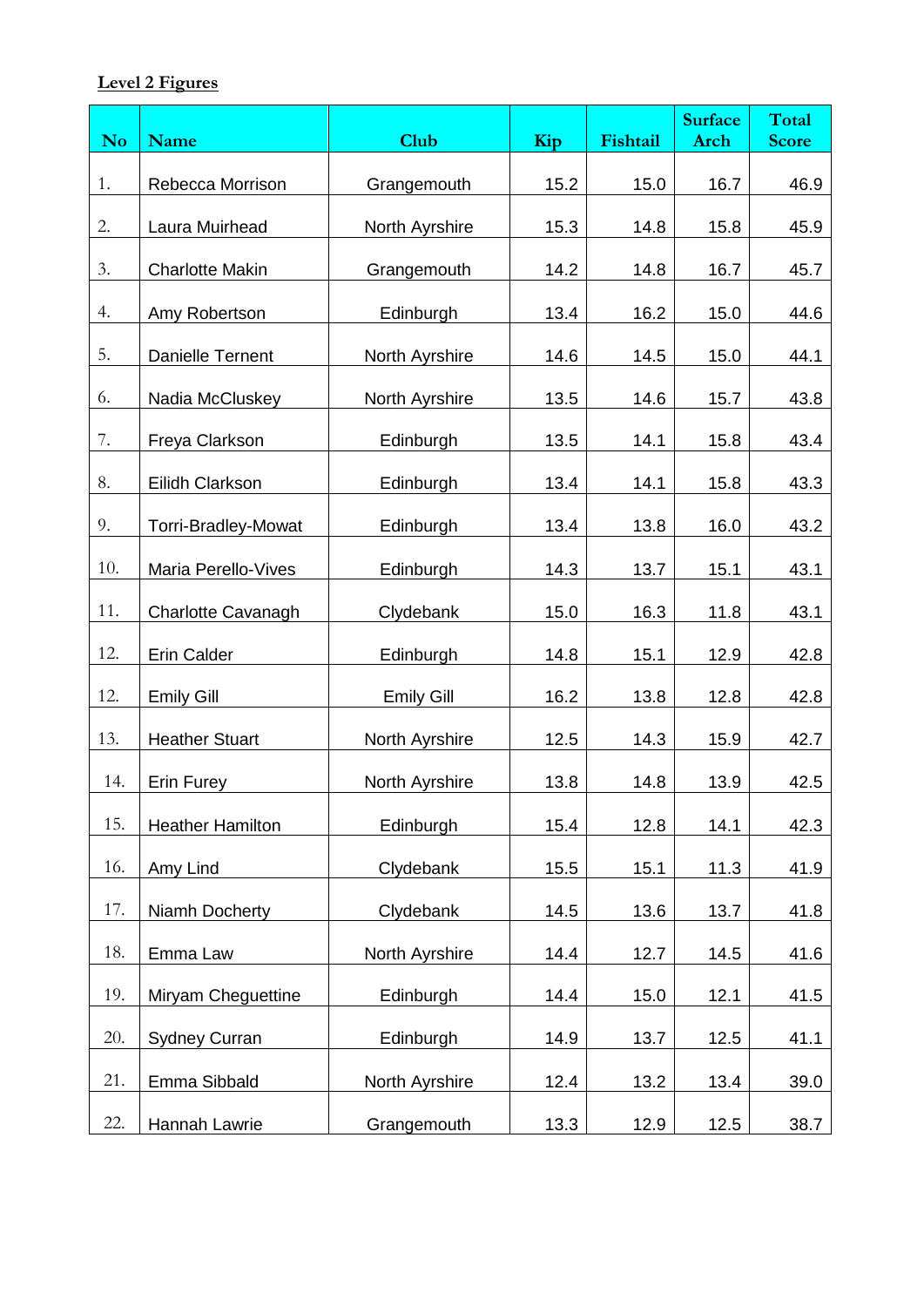

# **Beginners**

#### Solos

| <b>No</b> | <b>Name</b>          | <b>Club</b>   | Technical | <b>Artistic</b> | Total<br><b>Score</b> |
|-----------|----------------------|---------------|-----------|-----------------|-----------------------|
| 1.        | <b>Neve Cassidy</b>  | Ren 96        | 15.5      | 15.3            | 30.8                  |
| 2.        | Alexandra Melvin     | <b>Ren 96</b> | 14.3      | 14.5            | 28.8                  |
| 3.        | <b>Hazel Thomson</b> | <b>Ren 96</b> | 13.7      | 14.0            | 27.7                  |

#### Duet

| <b>No</b> | <b>Names</b>                              | <b>Club</b> | <b>Technical</b> | <b>Artistic</b> | Total<br><b>Score</b> |
|-----------|-------------------------------------------|-------------|------------------|-----------------|-----------------------|
| 1.        | Ella McGrory & Rose<br>Fraser             | Edinburgh   | 15.1             | 15.3            | 30.4                  |
| 2.        | Millie Law & Rebecca<br>Robertson         | Grangemouth | 14.4             | 15.2            | 29.6                  |
| 3.        | Anya Bennett & Jessica<br><b>Philp</b>    | Edinburgh   | 13.7             | 14.5            | 28.2                  |
| 4.        | Zoe Cherrie & Jessica<br>Ryan             | Grangemouth | 14.0             | 14.0            | 28.0                  |
| 5.        | Cerys Manning & Ilona<br>Rankin           | Edinburgh   | 13.1             | 13.3            | 26.4                  |
| 6.        | Katie Cummings &<br><b>Charlotte Marr</b> | Grangemouth | 12.7             | 12.7            | 25.4                  |

Trio

| <b>Name</b>                                                        | Club        | Technical | <b>Artistic</b> | Total<br><b>Score</b> |
|--------------------------------------------------------------------|-------------|-----------|-----------------|-----------------------|
| Phoebe Lamming,<br><b>Charlotte Millar &amp; Catriona</b><br>Small | Grangemouth | 14.4      | 15.2            | 29.6                  |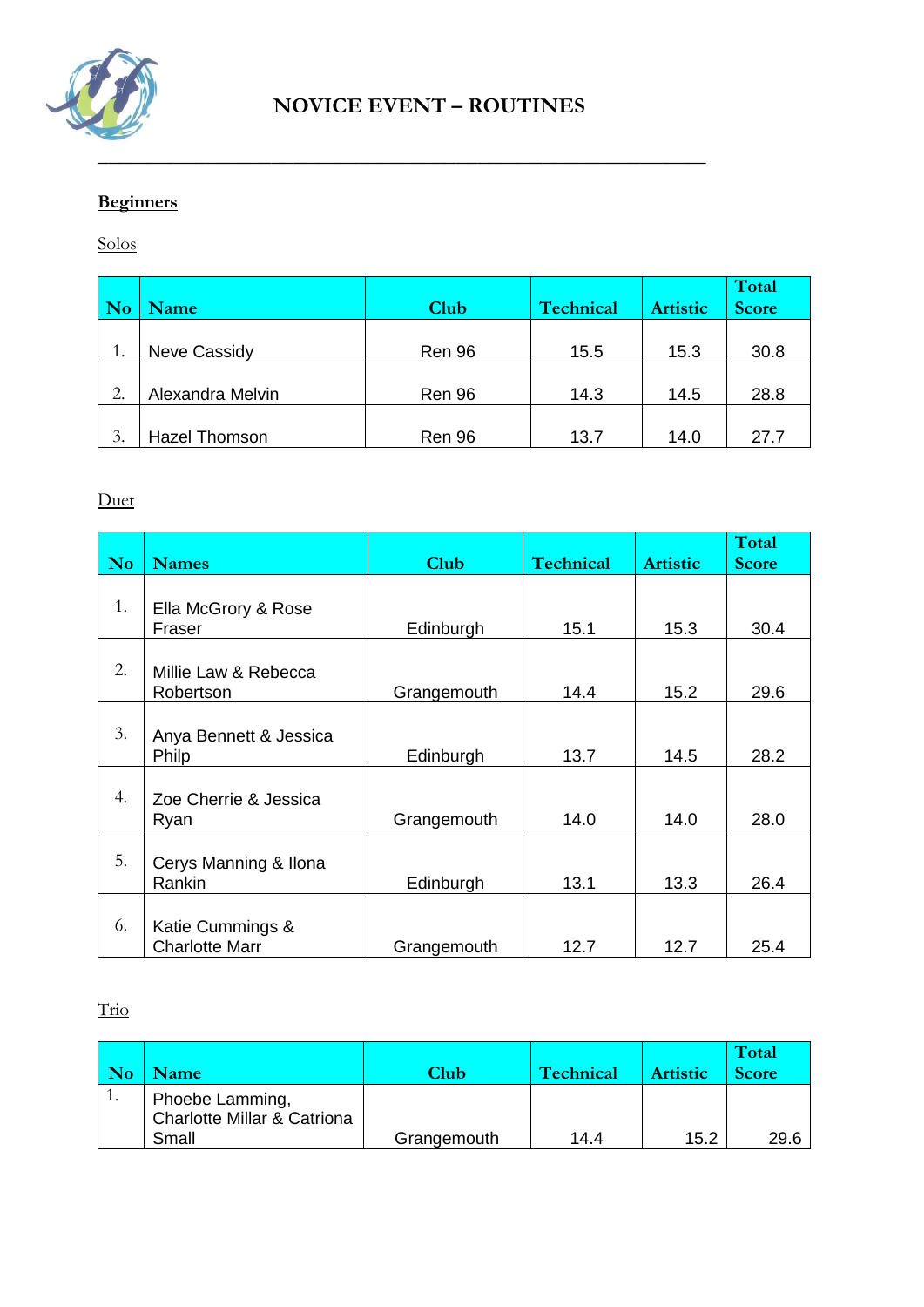# **Level 1**

Solo

| No | Name                 | <b>Club</b> | Technical | <b>Artistic</b> | Total<br><b>Score</b> |
|----|----------------------|-------------|-----------|-----------------|-----------------------|
| 1. |                      |             |           |                 |                       |
|    | Indigo Van Der Hoven | Clydebank   | 15.7      | 16.3            | 32.0                  |
| 2. |                      |             |           |                 |                       |
|    | Molly Lind           | Clydebank   | 15.0      | 15.6            | 30.6                  |
| 3. |                      |             |           |                 |                       |
|    | Samantha Torrance    | Ren 96      | 14.5      | 15.0            | 29.5                  |
|    |                      |             |           |                 |                       |
| 4. | Niamh Preacher       | Edinburgh   | 14.4      | 14.6            | 29.0                  |

Duet

| No. | <b>Names</b>                             | <b>Club</b>                | <b>Technical</b> | <b>Artistic</b> | Total<br><b>Score</b> |
|-----|------------------------------------------|----------------------------|------------------|-----------------|-----------------------|
| 1.  | Ellie McLauchlan & Rosa<br>Spicer        | Edinburgh                  | 15.3             | 15.4            | 30.7                  |
| 2.  | Eilidh Ferguson & Sarah<br>Gilbert       | North Ayrshire             | 14.9             | 15.5            | 30.4                  |
| 3.  | Chloe Chesney & Jessica<br>Davidson      | Kirkintilloch &<br>Kilsyth | 14.0             | 14.4            | 28.4                  |
| 4.  | Maura McCarthy & Abbi<br><b>McMaster</b> | Kirkintilloch &<br>Kilsyth | 13.8             | 14.5            | 28.3                  |
| 5.  | Madeline Delaney & Sofia<br>Mitrovic     | Edinburgh                  | 13.9             | 14.3            | 28.2                  |
| 6.  | Karen Stevenson & Kate<br><b>Stuart</b>  | North Ayrshire             | 13.9             | 14.1            | 28.0                  |
| 7.  | Emily Cooper & Kiera<br>Kennedy          | North Ayrshire             | 13.5             | 14.3            | 27.8                  |
| 8.  | Annabel Munn & Katie<br>Rose             | Edinburgh                  | 13.5             | 13.9            | 27.4                  |

Trio

|    |                                                          |                |                  |                 | Total        |
|----|----------------------------------------------------------|----------------|------------------|-----------------|--------------|
|    | <b>Names</b>                                             | Club           | <b>Technical</b> | <b>Artistic</b> | <b>Score</b> |
| 1. | Katie Middleton,<br>Samantha McClune &<br>Hope McCluskey | North Ayrshire | 15.1             | 15.8            | 30.9         |
| 2. | Sienna Crawford, Orla                                    |                |                  |                 |              |
|    | Doyle & Amanda Zhang                                     | Edinburgh      | 14.0             | 14.6            | 28.6         |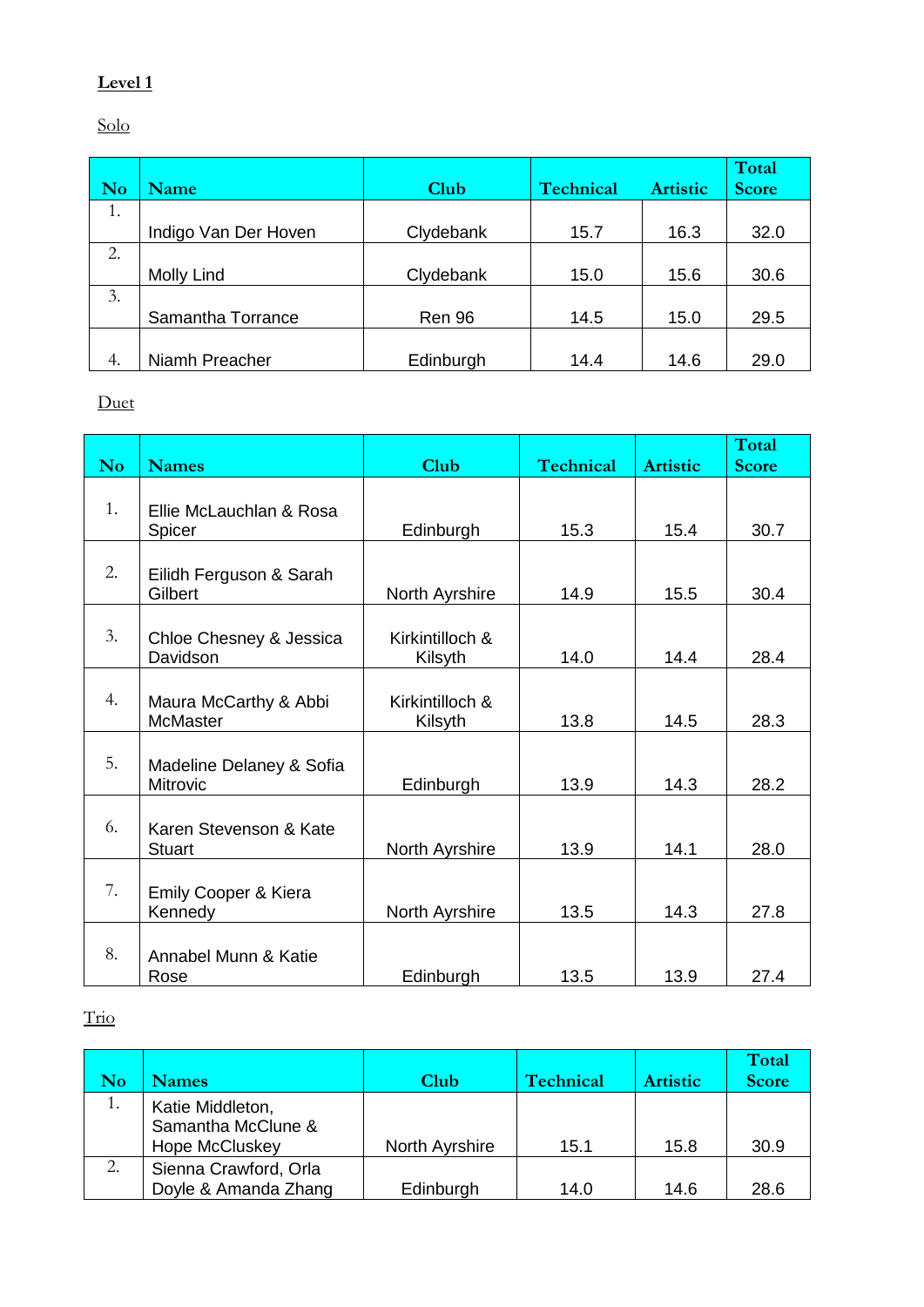# **Level 2**

Solo

| <b>No</b> | <b>Names</b>          | <b>Club</b>    | <b>Technical</b> | <b>Artistic</b> | Total<br><b>Score</b> |
|-----------|-----------------------|----------------|------------------|-----------------|-----------------------|
|           |                       |                |                  |                 |                       |
| 1.        | Charlotte Cavanagh    | Clydebank      | 15.9             | 16.4            | 32.3                  |
| 2.        | <b>Emily Gill</b>     | Clydebank      | 15.6             | 16.2            | 31.8                  |
| 3.        | Amy Lind              | Clydebank      | 15.3             | 15.8            | 31.1                  |
| 3.        | Nadia McCluskey       | North Ayrshire | 15.3             | 15.8            | 31.1                  |
| 4.        | Miryam Cheguettine    | Edinburgh      | 14.9             | 15.7            | 30.6                  |
| 5.        | <b>Heather Stuart</b> | North Ayrshire | 14.7             | 15.2            | 29.9                  |
| 6.        | Amy Robertson         | Edinburgh      | 14.6             | 15.1            | 29.7                  |
| 6.        | Niamh Docherty        | Clydebank      | 14.6             | 15.1            | 29.7                  |
| 7.        | Victoria Torrance     | <b>Ren 96</b>  | 14.3             | 14.7            | 29.0                  |

#### Duet

| N <sub>o</sub> | <b>Names</b>                                        | Club                       | <b>Technical</b> | <b>Artistic</b> | Total<br><b>Score</b> |
|----------------|-----------------------------------------------------|----------------------------|------------------|-----------------|-----------------------|
| 1.             | Charlotte Makin &<br>Rebecca Morrison               | Grangemouth                | 15.7             | 16.5            | 32.2                  |
| 2.             | Eilidh Clarkson & Freya<br>Clarkson                 | Edinburgh                  | 15.5             | 16.1            | 31.6                  |
| 3.             | Torri Bradley-Mowat &<br><b>Maria Perello-Vives</b> | Edinburgh                  | 15.5             | 16.0            | 31.5                  |
| 4.             | Emma Law & Emma<br>Sibbald                          | North Ayrshire             | 14.9             | 15.4            | 30.3                  |
| 5.             | Mollie Egan & Hannah<br>Lawrie                      | Grangemouth                | 14.0             | 14.5            | 28.5                  |
| 6.             | Lucy Davidson & Millie<br>McGonagle                 | Kirkintilloch &<br>Kilsyth | 13.7             | 14.1            | 27.8                  |